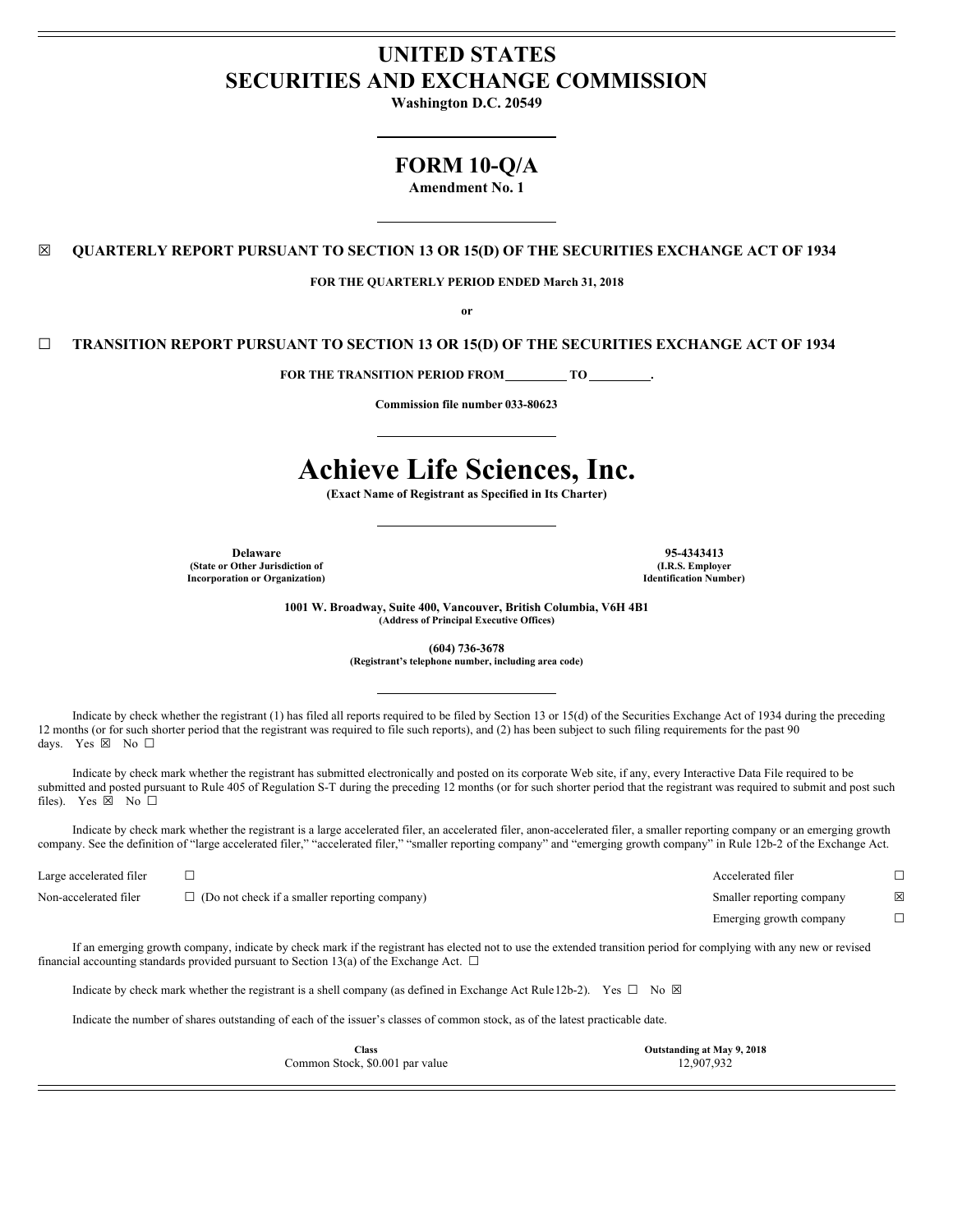## **EXPLANATORY NOTE**

Achieve Life Sciences, Inc., or the Company, is filing this Amendment No. 1, or the Amendment, to its Quarterly Report onForm 10-Q for the quarterly period ended March 31, 2018, or the Original Form 10-Q, as an exhibit-only filing tore-file Exhibit 10.1 to the Original Form10-Q, in response to comments the Company received from the Securities and Exchange Commission on a confidential treatment request the Company made for certain portions of Exhibit 10.1.

In addition, as required by Rule 12b-15 under the Securities Exchange Act of 1934, as amended, new certifications pursuant to Section 302 of the Sarbanes-Oxley Act of 2002 by the Company's principal executive officer and principal financial officer are filed as exhibits to this Amendment.

Except as described above, this Amendment does not reflect events occurring after the filing of the Original Form10-Q and no revisions are being made pursuant to this Amendment to the Company's financial statements or any other disclosure contained in the Original Form 10-Q. Accordingly, this Amendment should be read in conjunction with the Original Form 10-Q.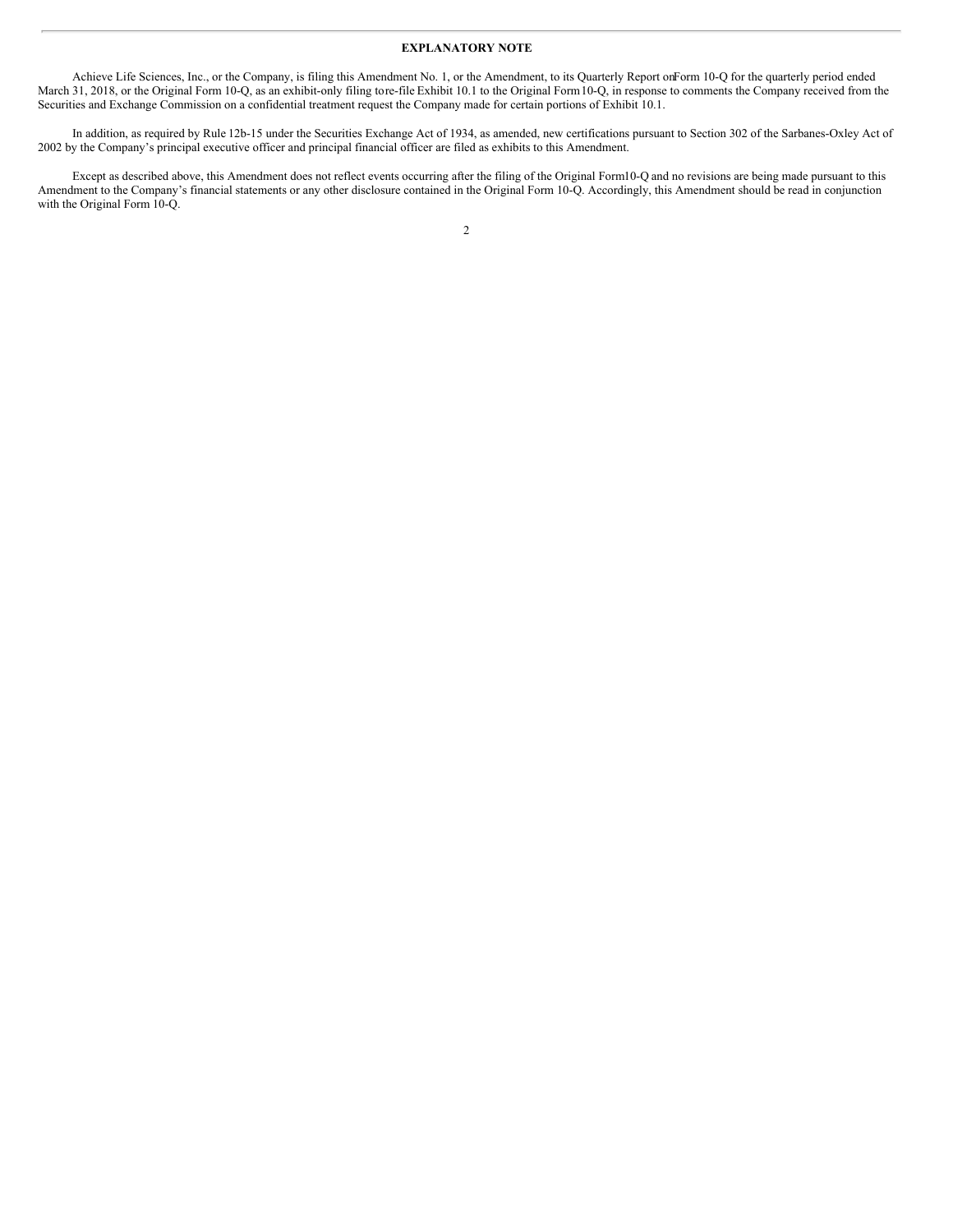| Item 6.              | <b>Exhibits</b>                                                                                                                                                                                  |
|----------------------|--------------------------------------------------------------------------------------------------------------------------------------------------------------------------------------------------|
| Exhibit<br>Number    | Description                                                                                                                                                                                      |
| $10.1*$              | Amendment to University of Bristol License Agreement, dated January 22, 2018, by and between Achieve Life Science, Inc., and the University of Bristol                                           |
| 31.1                 | Certification of Chief Executive Officer pursuant to Rule 13a-14(a) or 15d-14(a) of the Securities Exchange Act of 1934, as adopted pursuant to Section 302<br>of the Sarbanes-Oxley Act of 2002 |
| 31.2                 | Certification of Chief Financial Officer pursuant to Rule 13a-14(a) or 15d-14(a) of the Securities Exchange Act of 1934, as adopted pursuant to Section 302 of<br>the Sarbanes-Oxley Act of 2002 |
| 32.1#                | <u>Certification of Chief Executive Officer pursuant to 18 U.S.C. Section 1350, as adopted pursuant to Section 906 of the Sarbanes-Oxley Act of 2002</u>                                         |
| 32.2#                | Certification of Chief Financial Officer pursuant to 18 U.S.C. Section 1350, as adopted pursuant to Section 906 of the Sarbanes-Oxley Act of 2002                                                |
| 101.INS†             | <b>XBRL Instance Document</b>                                                                                                                                                                    |
| 101.SCH <sup>+</sup> | XBRL Taxonomy Extension Schema Document                                                                                                                                                          |
| 101.CAL <sup>†</sup> | <b>XBRL Taxonomy Extension Calculation Linkbase Document</b>                                                                                                                                     |
| 101.DEF†             | XBRL Taxonomy Extension Definition Linkbase Document                                                                                                                                             |
| $101$ .LAB $\dagger$ | XBRL Taxonomy Extension Label Linkbase Document                                                                                                                                                  |
| 101.PRE†             | XBRL Taxonomy Extension Presentation Linkbase Document                                                                                                                                           |
|                      |                                                                                                                                                                                                  |

\* Portions of this exhibit have been omitted based on an application for confidential treatment submitted to the SEC. The omitted portions of this exhibit have been filed separately with the SEC.

# Previously furnished with the Company's Quarterly Report on Form 10-Q for the quarterly period ended March 31, 2018, as filed on May 9, 2018.

† Previously filed with the Company's Quarterly Report on Form10-Q for the quarterly period ended March 31, 2018, as filed on May 9, 2018.

3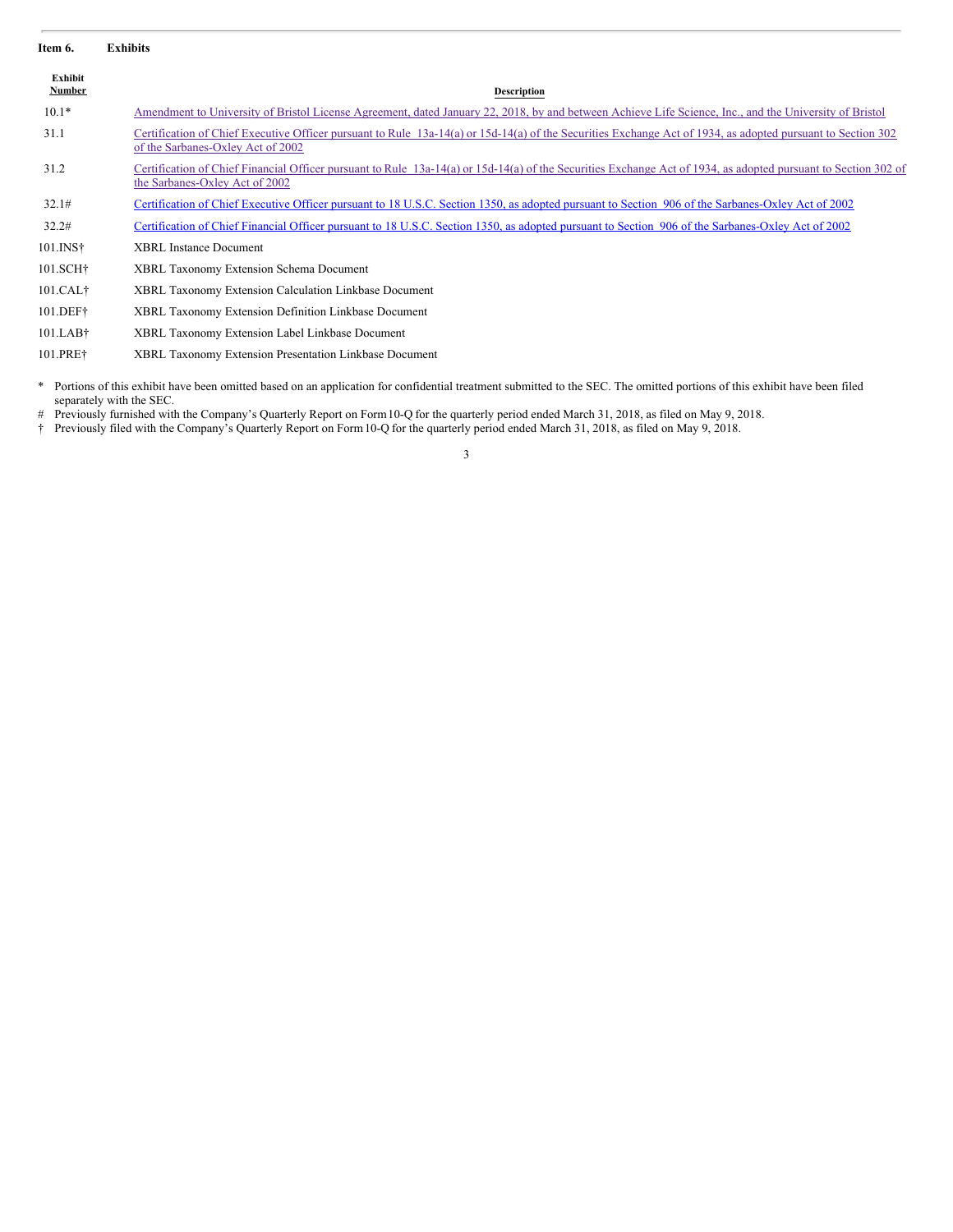## **SIGNATURES**

Pursuant to the requirements of the Securities Exchange Act of 1934, the registrant has duly caused this report to be signed on its behalf by the undersigned, thereunto duly authorized.

Date: May 23, 2018

# ACHIEVE LIFE SCIENCES, INC.

| By: /s/ Richard Stewart              |  |
|--------------------------------------|--|
| <b>Richard Stewart</b>               |  |
| Chairman and Chief Executive Officer |  |
|                                      |  |

Date: May 23, 2018 By: /s/ John Bencich John Bencich Executive Vice President, Chief Financial Officer and Chief Operating Officer

4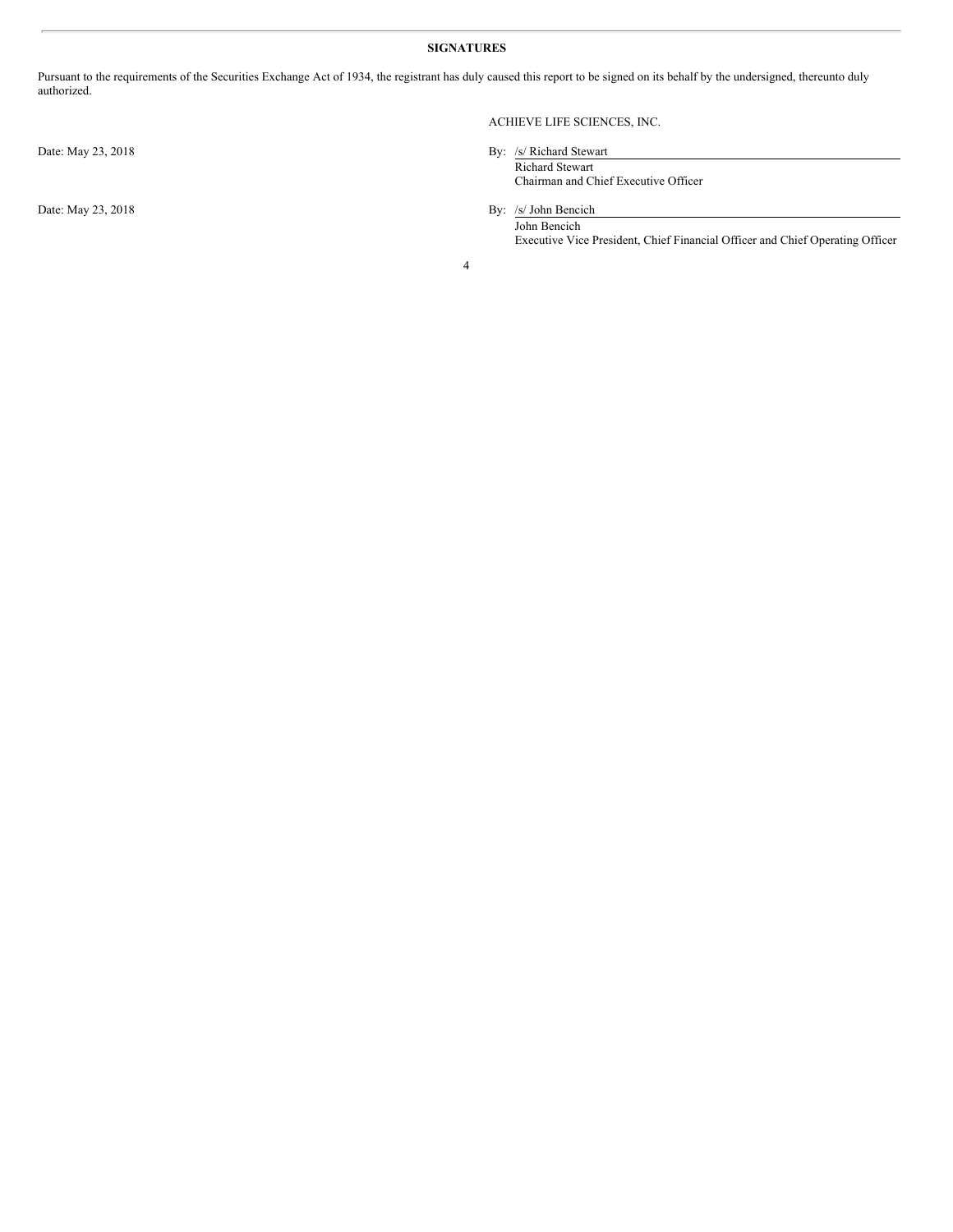[\*\*\*] Certain confidential information contained in this document, marked by brackets, has been omitted and filed separately with the Securities and Exchange Commission pursuant to Rule 24b-2 of the Securities Exchange Act of 1934, as amended.

#### **Amendment One to Licence of Technology**

This Amendment One to Licence of Technology Agreement (this "**Amendment**") is entered into as of this 22nd day of January 2018 (the "**Amendment Effective** Date"), by and between The University of Bristol, Senate House, Tyndall Avenue, Bristol, BS8 1TH, England (Licensor") and Achieve Life Sciences, Inc., a Delaware corporation having its principal place of business at 19820 North Creek Parkway, Suite 201, Bothell, Washington, 98011 ("**Licensee**"). Licensor and Licensee are each referred to herein a "**Party**" or, collectively, as the "**Parties**." Capitalized terms used herein and not defined shall have the meaning assigned to them in the Agreement.

WHEREAS, the Licensor and Licensee entered into an agreement named "Licence of Technology" dated 13th July 2016 (the "**Agreement**") whereby, among other things, the Licensee was granted the exclusive option to negotiate an exclusive license in the Option Field (as defined in the Agreement);

WHEREAS, the Licensor now wishes to exercise such option, and the Parties further wish to modify certain terms of the Agreement, as set forth in this Amendment;

NOW, THEREFORE, for good and valuable consideration, the sufficiency of which is hereby acknowledged, the Parties agree to this Amendment as follows, effective as of the Amendment Effective Date:

1. The definition of "Field" (as set forth in Schedule 1 – Definitions (Clause 1) of the Agreement is hereby replaced in its entirety with the following:

"**Field**" means all human medicinal uses including prophylaxis, treatment, cure or alleviation of all symptoms, whether or not associated with smoking cessation.

For purposes of this Agreement, "**Original Field**" means the Field as originally defined in the Agreement.

2. The definition of "Licensor's Improvements" (as set forth in Schedule 1 – Definitions (Clause 1) of the Agreement) is hereby replaced in its entirety with the following:

**Licensor's Improvements** means any Improvements made following the Effective Date until the third anniversary of the Amendment Effective Date solely by the Inventor or the Inventor's group (or a subset of them) within the Field, and the Intellectual Property Rights pertaining to them of which the Licensor has been made aware and is legally able to licence.

- 3. Sections 2.3. and 2.5 are hereby deleted.
- 4. The following is added to Section 10.1.1:
	- i) An initial licence fee equal to the sum of thirty seven thousand five hundred US dollars (\$37,500) on the execution of this Amendment and thirty seven thousand five hundred US dollars (\$37,500) on the earlier to occur of an equity financing of the Licensee of at least equal to ten million US dollars (\$10m) or March 31st 2018.

Amendment One to Licence of Technology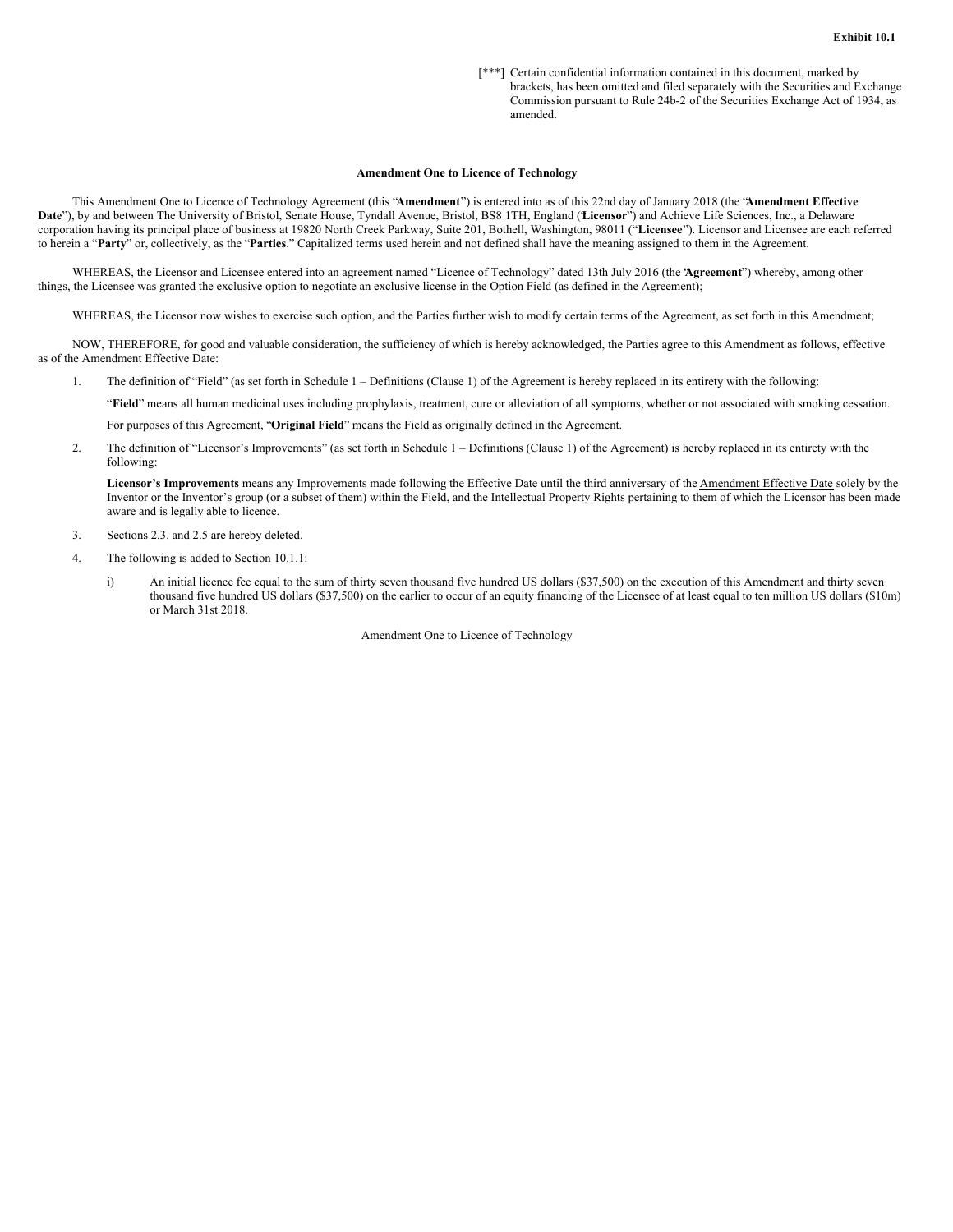- <span id="page-5-0"></span>5. Sections 10.1.2 – 10.1.5 are hereby replaced with the following:
	- 10.1.2 (i)  $[***]$  US dollars  $(\frac{1}{2}[***])$  on  $[***]$  and (ii)  $[***]$  US dollars ( ${\lceil}[***]$ ) on  $[***]$ ;
	- 10.1.3 (i)  $[***]$  US dollars  $(\frac{5}{1}***]$  on  $[***]$  and
		- (ii)  $[***]$  US dollars  $(\{\$ [^{\*\*\*}]\}) on  $[***]$ ;
	- 10.1.4  $[***]$  US dollars (\$[\*\*\*]) on [\*\*\*];
	- 10.1.5  $[***]$  US dollars (\$[\*\*\*]) on [\*\*\*];
- 6. Sections 13.9.1 and 13.9.2 are hereby replaced with the following:
	- 13.9.1 where the Licensee has terminated under clause 13.3, the Licensee must bring allsub-licences to an end on the same date;
	- 13.9.2 where the Licensor has terminated this agreement under clause 13.2 or 13.5, or the Licensee has terminated under clause 13.2, anysub-licences granted will continue to remain in force as a direct licence from the Licensor provided that the relevant Sub-licensee has entered into a letter of covenant with the Licensor in the form detailed in Schedule 3;
- 7. Capitalized terms that are not defined herein shall have the meanings set forth in the Agreement. Except as set forth herein, the Agreement shall continue in full force and effect. This Agreement may be executed in two (2) or more counterparts, each of which shall be deemed an original, but all of which together shall constitute one and the same instrument. Facsimile and other electronically scanned signatures shall have the same effect as their originals.

IN WITNESS WHEREOF, and intending to be legally bound hereby, the Parties have caused this Amendment to be executed by their duly authorized representatives as of the Amendment Effective Date.

*[Signature Page Follows]*

Amendment One to Licence of Technology

2

**\*\*\*Confidential Treatment Requested.**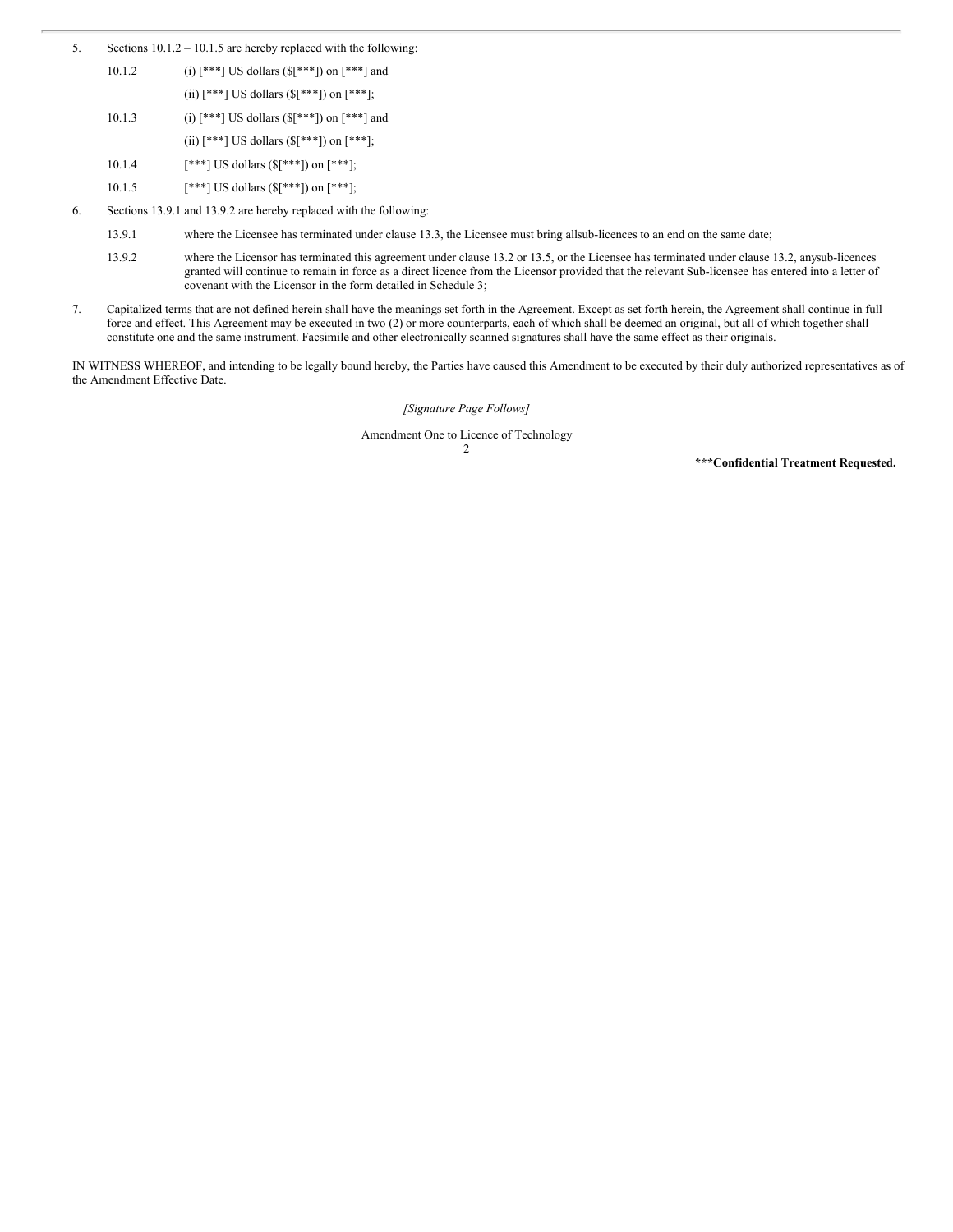**AS WITNESS** this agreement has been signed by the duly authorised representatives of the parties.

| <b>SIGNED</b> for and on behalf of                                           | <b>SIGNED</b> for and on behalf of   |
|------------------------------------------------------------------------------|--------------------------------------|
| THE UNIVERSITY OF BRISTOL:                                                   | <b>ACHIEVE LIFE SCIENCES, INC.:</b>  |
| /s/ SUE SUNDSTROM                                                            | /s/ RICK STEWART                     |
| Name: SUE SUNDSTROM                                                          | Name: RICK STEWART                   |
| <b>Position: HEAD OFCOMMERCIALISATION &amp; IMPACT</b><br><b>DEVELOPMENT</b> | <b>Position: CHAIRMAN &amp; CEO.</b> |

Amendment One to Licence of Technology

3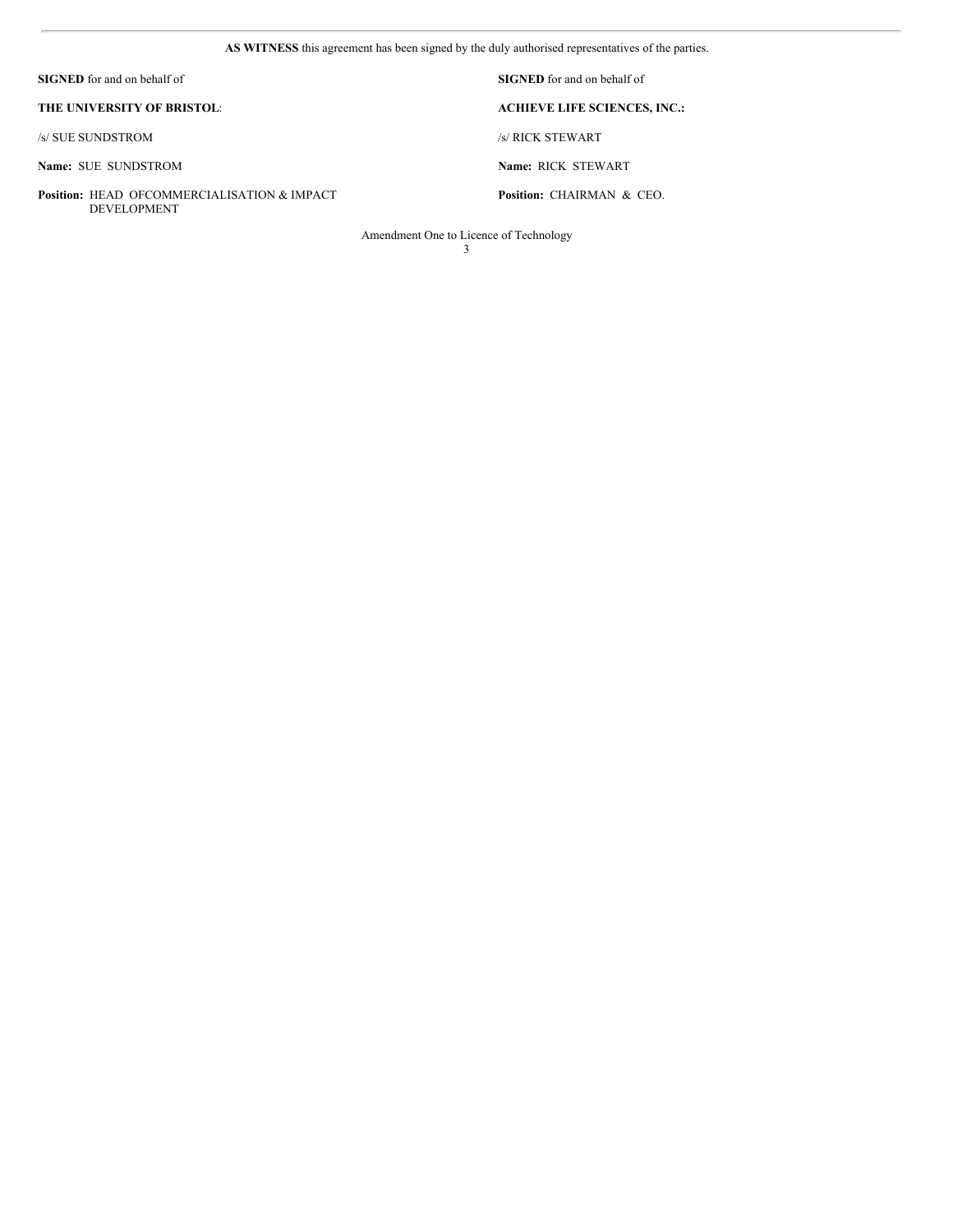### <span id="page-7-0"></span>**Certification Pursuant to Rule 13a-14(a) or Rule 15d-14(a) of the Securities Exchange Act of 1934**

I, Richard Stewart, certify that:

1. I have reviewed this Amendment No. 1 to the quarterly report on Form10-Q of Achieve Life Sciences, Inc.; and

2. Based on my knowledge, this report does not contain any untrue statement of a material fact or omit to state a material fact necessary to make the statements made, in light of the circumstances under which such statements were made, not misleading with respect to the period covered by this report.

Date: May 23, 2018

/s/ Richard Stewart

Richard Stewart Chairman and Chief Executive Officer